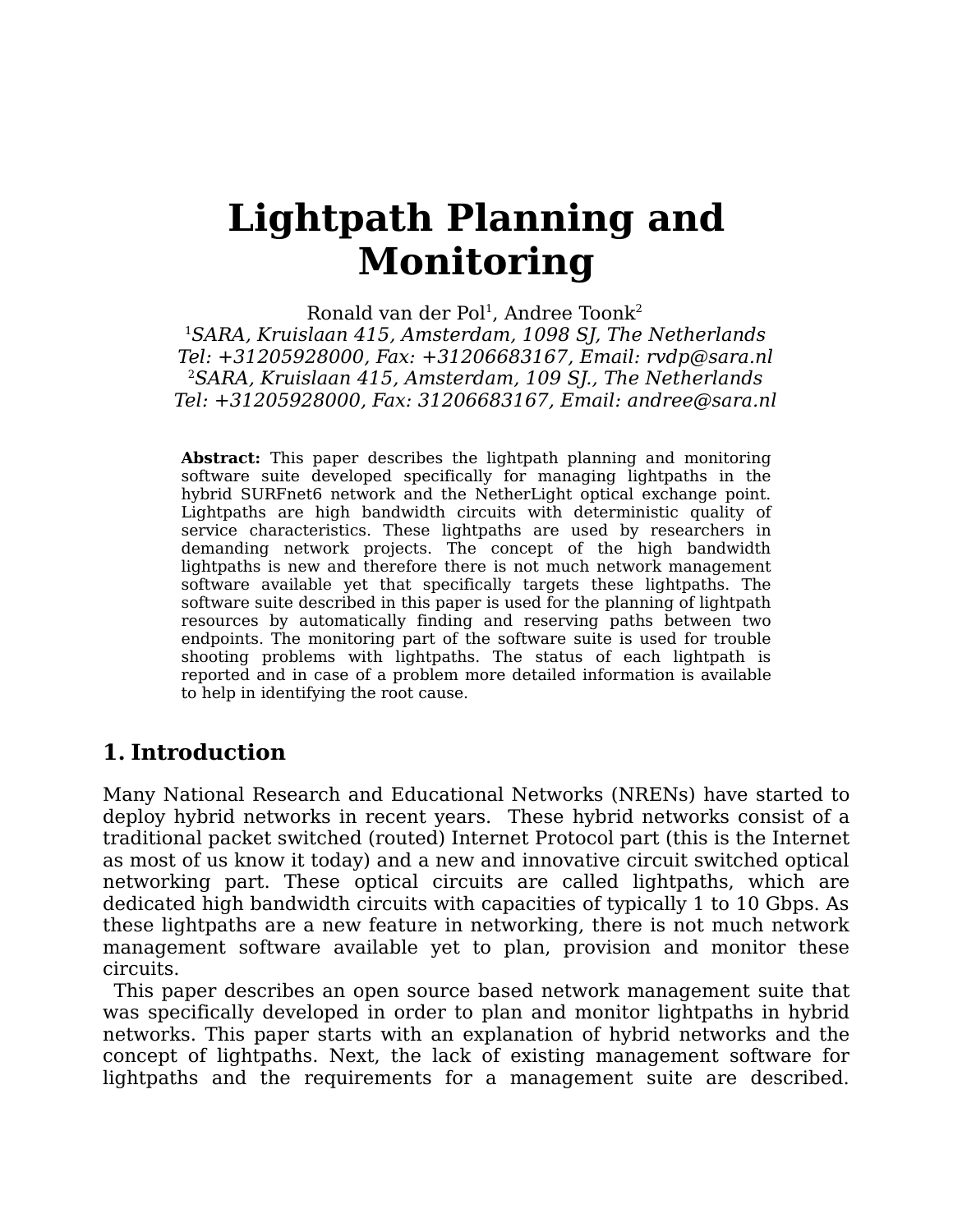Finally, the architecture and functionality of the software that was developed is described.

# **2. Hybrid networks**

Hybrid networks offer both routed IP services as well as lightpath services. Lightpaths are point to point connections and are characterized by a very high capacity, a deterministic behaviour and well defined Quality of Service (QoS) parameters. They are typically implemented as TDM circuits or as DWDM wavelengths.

Lightpaths are used for research projects which require high bandwidth services. Applications that use these lightpaths are e.g. large data storage grids like the Large Hadron Collider project at CERN[[1](#page-9-0) ] in Geneva and eVLBI[[2](#page-9-1) ] projects where several radio telescopes are interconnected to form one big virtual telescope.

#### SURFnet6

SURFnet[[3](#page-9-2) ] is the Dutch national research and education network organisation and was one of the first to build a hybrid network. The SURFnet6 network, is a hybrid network offering both IP and lightpath services. This network was taken into operation at the beginning of 2006.

The IP core is built with highly scalable Avici routers. The SURFnet6 IP network offers both IPv4 and IPV6 unicast and multicast Internet connectivity. The IP network is built on top of the optical network layer.

This optical infrastructure consists of Nortel equipment and 6000 km fiber on which SURFnet has the long-term rights of use. SURFnet6 was developed in the GigaPort project, which runs from 2004 until 2008.

#### NetherLight and GLIF

The GLIF, Global Lambda Integrated Facility[[4](#page-9-3) ] is an international virtual organization of research networks, research consortia and institutions whose aim is to build a worldwide networking facility for scientific research. The GLIF network is build by connecting individual GOLEs (GLIF Open Lightpath Exchanges) together. Research networks connect to one or more of the GOLEs, resulting in a world wide network of research networks connected to each other by lightpaths.

NetherLight<sup>[[5](#page-9-4)</sup>] is one of the major GOLEs in the GLIF network. NetherLight, an initiative of SURFnet, is a distributed facility with points of presence in both Amsterdam and Geneva. Currently over 100Gbps of lightpath capacity is available from and to the NetherLight facility. About half of this capacity is transatlantic.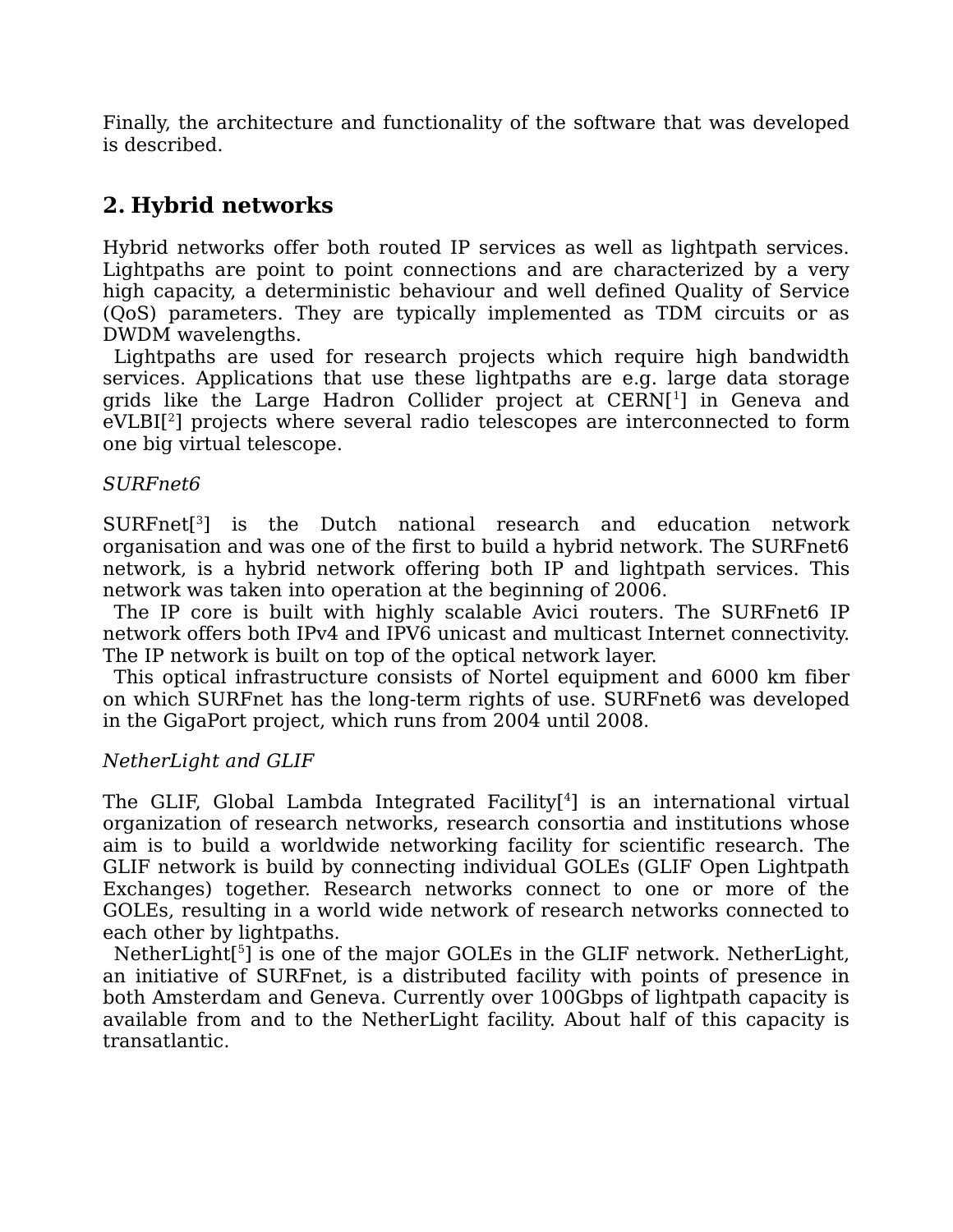### **3. Network management in optical networks**

The lightpaths offered in hybrid networks are a new way of network usage. The fact that currently only NRENs offer this capability in their networks is an indication of the novelty of the concept of lightpaths. This also means that the way to implement, manage and operate these lightpaths is not yet clear and is still the subject of much network research. There is also a lot of research being done on how to setup lightpaths that cross several administrative domains. This requires a good understanding of what is requested and what is offered and questions like who is allowed to setup these lightpaths across domains.

Most of the network management tools available today are commercial products developed by the hardware vendors. These products are typically only used to manage the network elements of that specific vendor. Most the products focus on alarm reporting, gathering of performance data and the provisioning of network services such as lightpaths.

The above functionality is what typically is available today in most network management products. However there seems to be minimal interaction between those individual functionalities. In daily operation task, as well as in reporting it is necessary to correlate the lightpath configuration data with for example the alarm data. By doing this it is possible to determine the status of the configured services in the network, and as a result enables the possibility to give accurate reporting as required by Service Level Agreements (SLA). Also lightpath planning and reservations are not something which most of the network management tools provide. Especially the fact that path finding requires multiple constraints from multiple layers, i.e. DWDM and SDH/SONET is something that is not offered by the available products.

In order to operate lightpaths several management tools are needed. For setting up lightpaths a planning and reservation system is needed. This is necessary because often lightpath resources need to be reserved before the actual lightpath is provisioned. For operating and fault management a lightpath monitoring system is needed which provides information about the path taken by the lightpath and information about alarm events. This leads to several requirements for the lightpath management software:

- Reservation of lightpath resources
- Periodic reporting of free resources
- Overview of the status all lightpaths
- Mapping between lightpath and fiber spans (used to determine impact of planned work and fiber cuts)
- Auto configuration, auto discovery
- Open, standards based

Given the specifications described above a software suite was developed in order to plan and monitor hybrid network lightpaths. Because of the open source nature of the software suite it is easy to expand it with new ideas or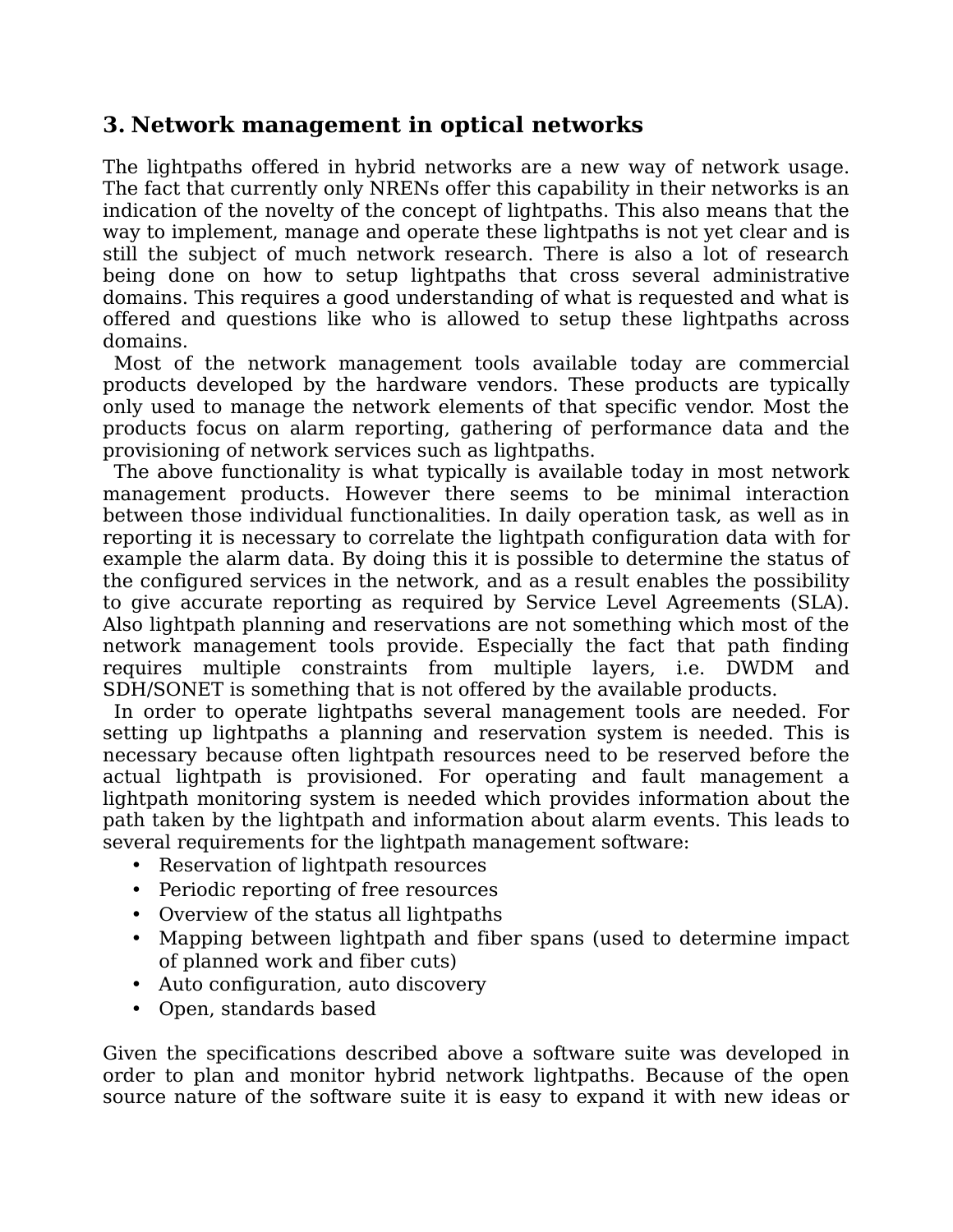adapt it to changes in the way lightpaths are operated. This is important because the concept of lightpaths is new and in constant flux. For lightpath operators it is important to have a network management system that can be easily adapted to changes in the way lightpaths are offered and implemented.

## **4. Technology architecture**

The software suite consists of several building blocks, see figure 1. The TL1 Toolkit is used to extract configuration information from the network equipment. This information is stored in a network state database. The information is also used to generate a topology file of the network. These modules are used by the planning and monitoring server and the information is made available via web services. Each of these building blocks will be described in more details below.

#### TL1 Toolkit

The TL1 Toolkit[[6](#page-9-5) ] is a Perl Module and is an easy interface to TL1 based equipment. It hides the difficult to understand TL1 commands and output from the user by offering a high level API and by interpreting the output and returning it in easy to use Perl data structures. This toolkit is used to retrieve all of the necessary data from the network elements. Periodically configuration data, inventory data and alarm data is gathered.

The TL1 Toolkit currently offers some predefined functions to gather the crossconnects and alarm information from devices from a range of vendors. Besides that it is possible to use the TL1 Toolkit with any TL1 capable device.



Figure 1 planning and monitoring Software Architecture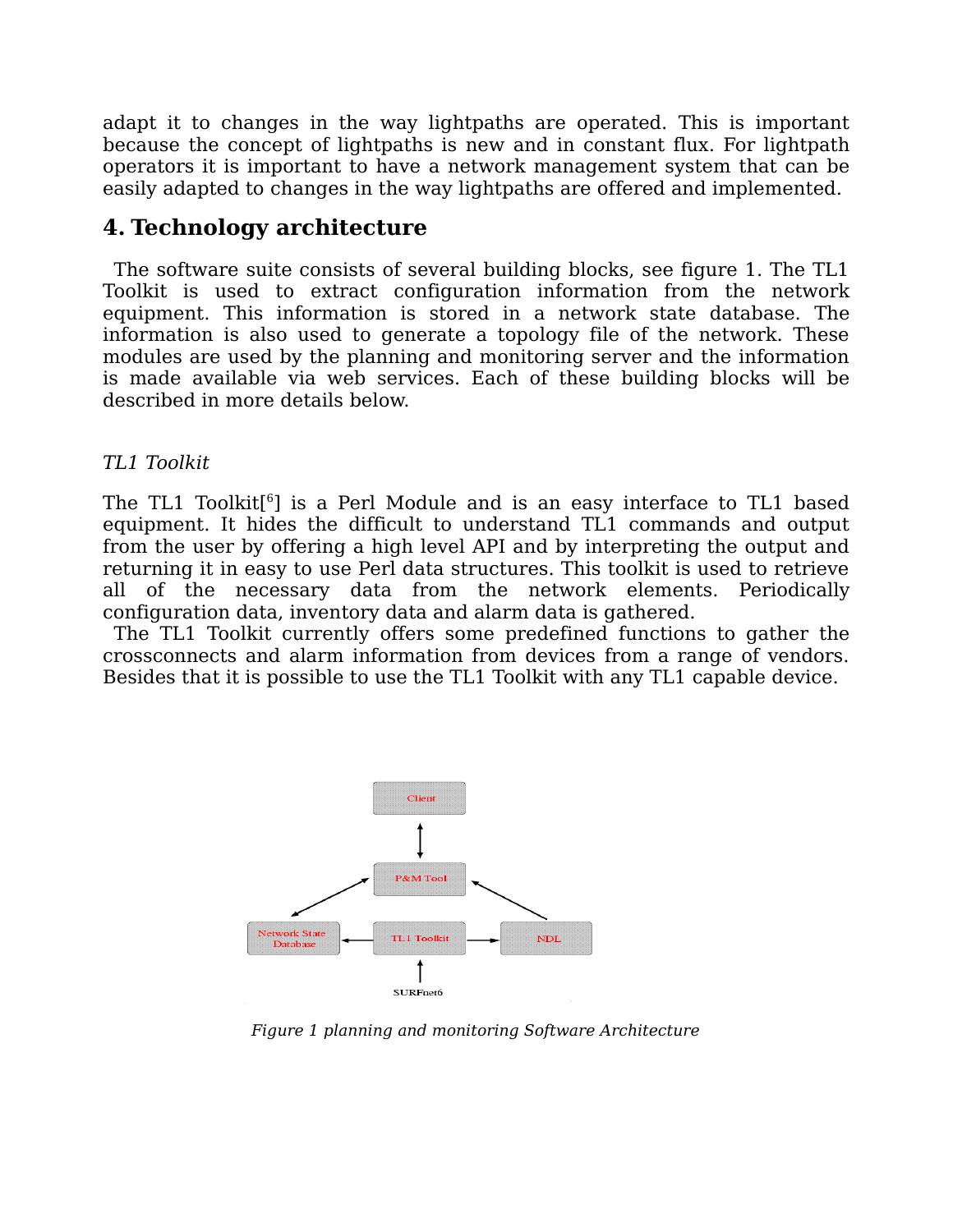#### Network Description Language (NDL)

The Network Description Language (NDL) framework is formal description of the network and is based on RDF (Resource Description Format), which is a semantic web technique<sup>[[7](#page-9-6)]</sup>. The NDL file is automatically generated from information retrieved by the network elements by using the TL1 Toolkit and an NDL Perl library[[8](#page-9-7) ]. SDH Section Trace is used to determine the neighbours of each network element. The NDL file describes the inventory of the physical network, as well as the topology of the network. Figure 2 is an example of an NDL file.

```
<ndl:Device rdf:about="#Lls001a_ome01">
       <ndl:name>Lls001a_ome01</ndl:name>
       <ndl:locatedAt rdf:resource="#SURFnet6"/>
       <ndl:hasInterface rdf:resource="#Lls001a_ome01:9/1"/>
</ndl:Device>
<ndl:Interface rdf:about="#Lls001a_ome01:9/1">
       <ndl:name>Lls001a_ome01:9/1</ndl:name>
       <ndl:connectedTo rdf:resource="#Zl001a_ome01:5/1"/>
       <ndl:capacity rdf:resource="#OC192"/>
       <ndl:encapsulation rdf:resource="#SONET"/>
</ndl:Interface>
<ndl:Device rdf:about="#Zl001a_ome01">
       <ndl:name>Zl001a ome01</ndl:name>
       <ndl:locatedAt rdf:resource="#SURFnet6"/>
       <ndl:hasInterface rdf:resource="#Zl001a_ome01:1/1"/>
       <ndl:hasInterface rdf:resource="#Zl001a_ome01:5/1"/>
</ndl:Device>
<ndl:Interface rdf:about="#Zl001a_ome01:5/1">
       <ndl:name>Zl001a_ome01:5/1</ndl:name>
       <ndl:connectedTo rdf:resource="#Lls001a_ome01:9/1"/>
       <ndl:capacity rdf:resource="#OC192"/>
       <ndl:encapsulation rdf:resource="#SONET"/>
</ndl:Interface>
```
Figure 2: Example NDL description

#### Network state database

The network state database contains all the dynamic information from the network. Network state information, like crossconnects and alarm status information from the network is frequently and automatically synchronized with the network state database.

A lightpath consists of multiple crossconnects on multiple network elements. A crossconnects consist of an identifier, an incoming and outgoing interface (and a switchmate for protected lightpaths) and the associated timeslot information. Lightpath reservations are also stored in the network state database. Alarm information like the type of alarm, on which network elements and the impacted interfaces are stored in the same database. This enables the possibility to correlate the different sources of information.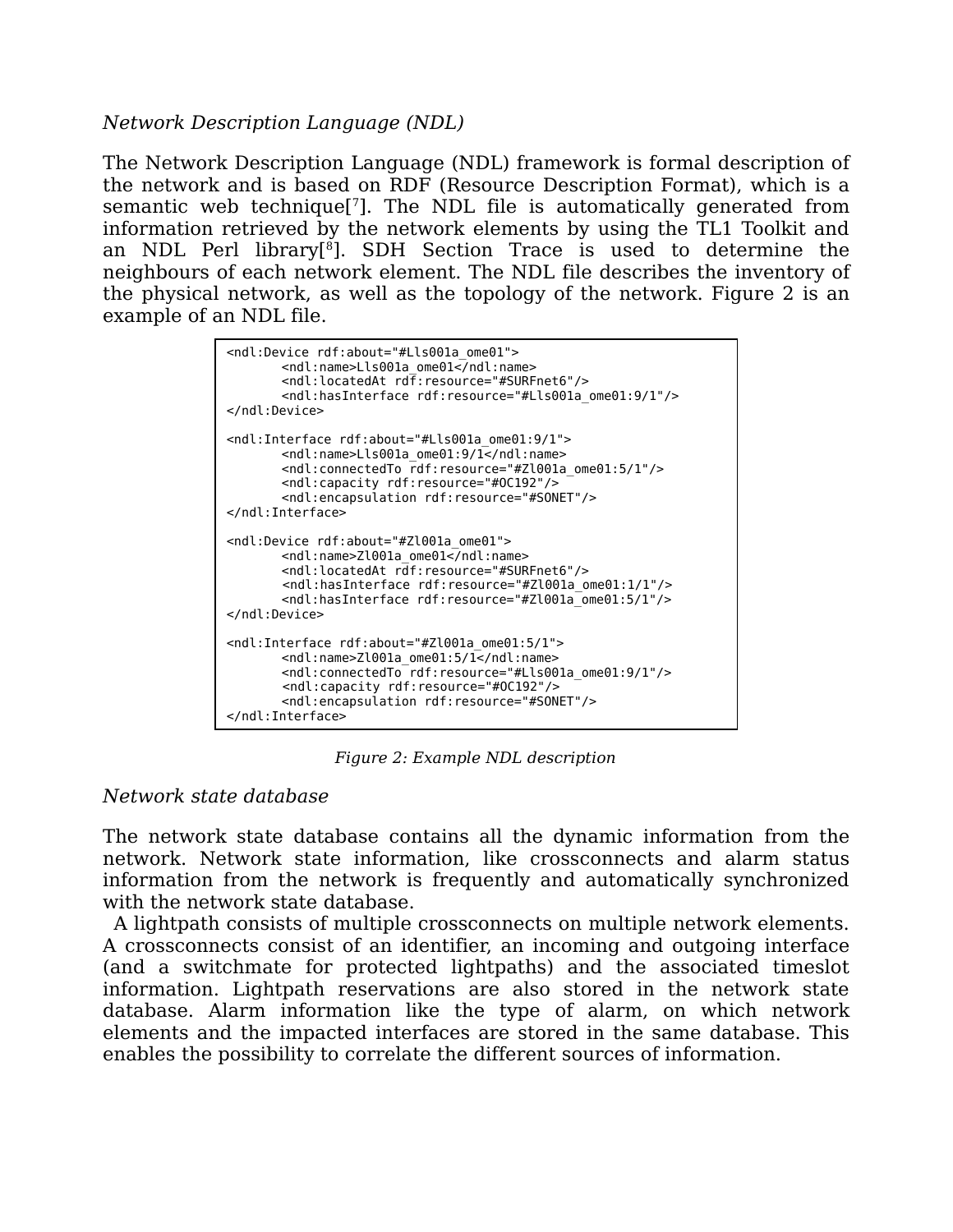# **5. Lightpath planning**

An important requirement for this network management suite was to be able to do lightpath planning and reservations. The chapters above describe the necessary sources of information, i.e. an NDL file describing the network inventory and topology as well as the network state database which holds the current state of the network. The lightpath planning tool is used by network operators who are responsible for planning and reserving network resources. The planning tool consists of a path finding module where an optimal path through the network is found depending on several constraints. The resources to be used for the path can then be stored in the network state database and flagged as reserved.



Figure 3: Lightpath planning in SURFnet6

planning tool, as displayed in figure 3, offers a web interface to the user. First the user is asked to select two end-points from a list of all the available endpoints. This list is created by selecting all the end-point interfaces from the NDL file, and checking with the network state database for availability. Only the available interfaces are presented to the user. The next step is to select the capacity and whether this should be a protected or unprotected path. Once this information is known by the application it will start the path finding

The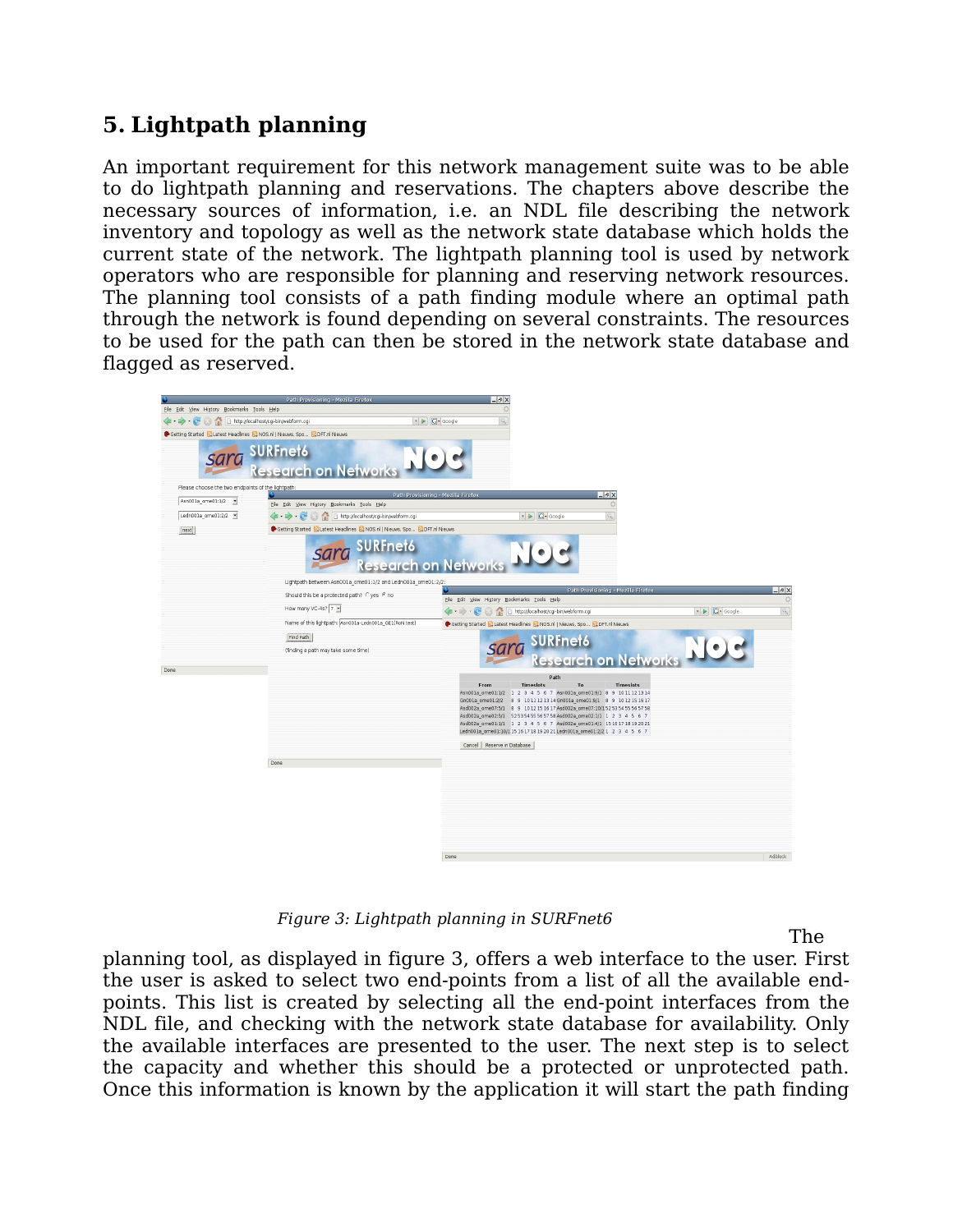process. First a graph of the network is constructed with the topology information as described in the NDL file. Then all the links, the edges in the graph, which do not meet the capacity constraints, are pruned from the graph. This is done by querying the network state database. Now a graph is available which meets the capacity constraints of the request, this graph is used as input for the path finding algorithm. A constrained based Dijkstra shortest path first algorithm is used to find a path between the two selected endpoints. The current constraints are link usage and cost. Some links are more preferred then others, this is reflected in a cost value in the graph. Another constraint is the amount of available free timeslots on each link. Links with many available timeslots are preferred above links with few available timeslots. If the request was to find a protected path, then the links and interfaces used by the primary path are removed from the graph. Then the constrained based Dijkstra shortest path first algorithm is used again with the modified graph to find a backup path.

In the next screen the user is presented with the results. A list of network elements is given in topological order together with the associated timeslot information; this represents the path(s) found. If the user is satisfied with the result, the path can be reserved in the network state database.

# **6. Lightpath monitoring**

Lightpath monitoring is an important aspect in the daily network management tasks. With the currently used commercial product the NOC will see alarms on the network, however these are not correlated to lightpath services. The network state database as described in this paper contains both the details of the configured network services as well as the current alarm information in the network. This allows the application to first identify all the unique lightpaths in the network, this is done by combining all the relevant crossconnects together. The next step is to correlate the interfaces and associate timeslots of the lightpaths, with the current alarm information.

The result<sup>[[9](#page-9-8)</sup>] is a list of lightpaths with corresponding alarm information. This list gives an overview of all the lightpaths with a status of up or down, see figure 4. Because this list is generated, new lightpaths appear automatically without the need to edit any configuration files. This gives the user in one view the current status of the lightpaths. It is also possible to click on one of the lightpaths, which will show a more detailed page. This includes the configuration details, alarm information, as well as a visual representation of the lightpath.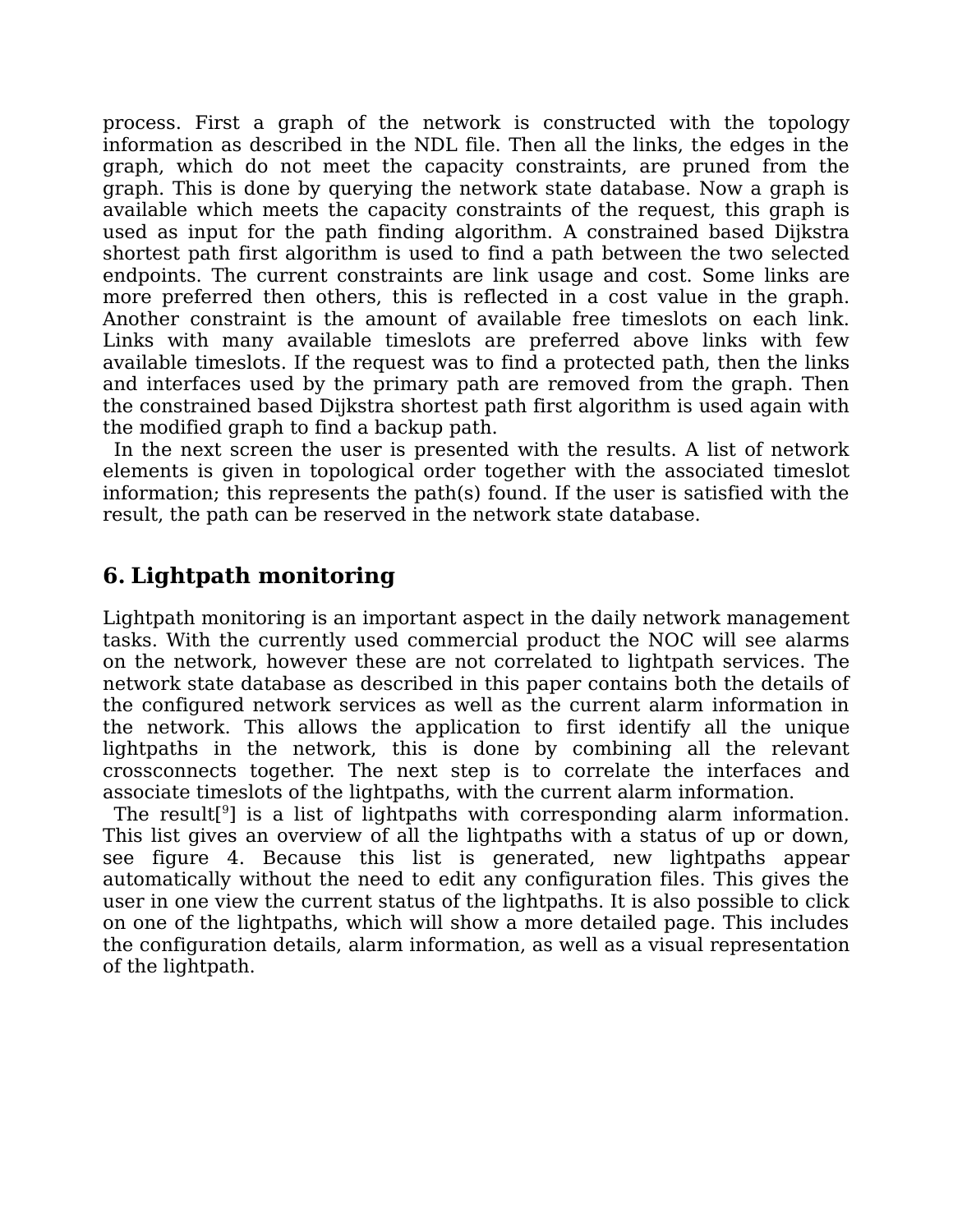|                                                |      | Netherlight TL1 Circuits - Mozilla Firefox                                                       |                                             | $ \sigma$ $\times$ |
|------------------------------------------------|------|--------------------------------------------------------------------------------------------------|---------------------------------------------|--------------------|
| Edit View History Bookmarks Tools Help<br>File |      |                                                                                                  |                                             |                    |
|                                                |      | 4 - < < < < < < < < < < < < < < < < All the://noc.netherlight.net/cgi-bin/netherlight-status.pl  | <b>G</b> Google<br>$\overline{\phantom{a}}$ | Q                  |
|                                                |      | Getting Started <b>b</b> Latest Headlines <b>b.</b> NOS.nl   Nieuws, Spo <b>b.</b> DFT.nl Nieuws |                                             |                    |
|                                                |      | Netherlight Lightpaths status overview                                                           |                                             |                    |
|                                                |      | ASNet Service Challenge-Ams1-Geneva-TST                                                          |                                             |                    |
|                                                |      | <b>RIPN/GLORIAD</b>                                                                              |                                             |                    |
|                                                |      | RAL-CERN-1 TST                                                                                   |                                             |                    |
|                                                |      | RAL-CERN-2 TST                                                                                   |                                             |                    |
|                                                |      | ASNet 2 Service Chalenge-Ams1-GenevaTST                                                          |                                             |                    |
|                                                |      |                                                                                                  |                                             |                    |
|                                                |      | 2,5Gig SURFnet-Abilene<br>UKight/RAL CERN 1G-1                                                   |                                             |                    |
|                                                |      | UKEght/RAL CERN 1G-2                                                                             |                                             |                    |
|                                                |      | tdml.amsl.netherlight -- Oslo (score project)                                                    |                                             |                    |
|                                                |      | SC06 multicast vlan 651/93                                                                       |                                             |                    |
|                                                |      | MAN LAN Laag 2 Exchange New York                                                                 |                                             |                    |
|                                                |      | SC06 multicast vlan 94                                                                           |                                             |                    |
|                                                |      | SC06 multicast 1 2 splt vlan 91/92 - 1                                                           |                                             |                    |
|                                                |      |                                                                                                  |                                             |                    |
|                                                |      | SC06 mcast OME loop vlan 91<br>CERN-UKLight-RAL-3                                                |                                             |                    |
|                                                |      |                                                                                                  |                                             |                    |
|                                                |      | tdm3.ams1 ManLAN-1GIG(Score-N-light)                                                             |                                             |                    |
|                                                |      | CERN-UKLight-RAL-4                                                                               |                                             |                    |
|                                                |      | CERN-SARA                                                                                        |                                             |                    |
|                                                |      | CERN-UKLight-RAL-2                                                                               |                                             |                    |
|                                                |      | CERN-UKLight-RAL-1                                                                               |                                             |                    |
|                                                | DOWN | CERN-ASnet-1                                                                                     |                                             |                    |
|                                                |      | CERN-ASnet-2                                                                                     |                                             |                    |
|                                                |      | CERN-MANIan-Canarie-Triumph-2                                                                    |                                             |                    |
|                                                |      | CERN-MANIan-Canarie-Triumph-1                                                                    |                                             |                    |
|                                                |      | CERN-MANIan-Canarie-Triumph-5Gig                                                                 |                                             |                    |
|                                                |      | SC06 multicast 1 2 splt vlan 91/92 - 2                                                           |                                             |                    |
|                                                |      | SC06 multicast 1:2 split vlan 94 - 2                                                             |                                             |                    |
|                                                |      | SC06 mutlicast 1 2 splt vlan 91 - 2                                                              |                                             |                    |
|                                                | DOWN | SC06 VMT demo data channel (Ams-Chicago)                                                         |                                             |                    |
|                                                | DOWN | SC06 VMT demo Control channel (Ams-NYC)                                                          |                                             |                    |
|                                                | DOWN | Amsterdam-chicago-DRAGON-1gbs                                                                    |                                             |                    |
|                                                |      | SC06 multicast 1:2 split vlan 651/93 - 2                                                         |                                             |                    |
|                                                |      | IRNC - GEANT/Abilene OC192                                                                       |                                             |                    |
|                                                |      | SC06 mutlicast 1-2 splt vlan 91 - 1                                                              |                                             | Adblock            |

Figure 4 Lightpath monitoring in NetherLight

## **7. Conclusions and future work**

Lightpaths are a new concept and therefore there is not much out of the box software available yet. So we built our own planning and monitoring suite based on open software and standards. We are able to automatically find paths through the network and store these as reserved lightpaths in a network state database. For monitoring a website shows an overview of all the lightpaths with associated alarm status information. All information is automatically retrieved from the network elements, so there is no need to add new lightpaths to a configuration file. Newly provisioned lightpaths appear automatically in the list of all lightpaths. This software is in daily use by a European NREN and also by a large optical exchange point in Europe.

The lightpath planning and monitoring software suite will be developed further. Currently the planning tool it is being extended with Shared Risk Link Group (SRLG) support. This means that also the DWDM layer will be included in the network graph which is used for path finding. Protected paths will get the additional requirement that the primary and backup path should not have a SRLG in common.

Work will continue in order to support interdomain planning and monitoring. Currently we are analyzing what would be needed to support true interdomain monitoring as well as path finding. To realize that domains would somehow need to publish lightpath status and/or alarm information as well as topology information. Parts of this have already been implemented and tested. At SuperComputing 2006 interdomain path finding with the help of NDL was demonstrated  $[10]$  $[10]$  $[10]$ .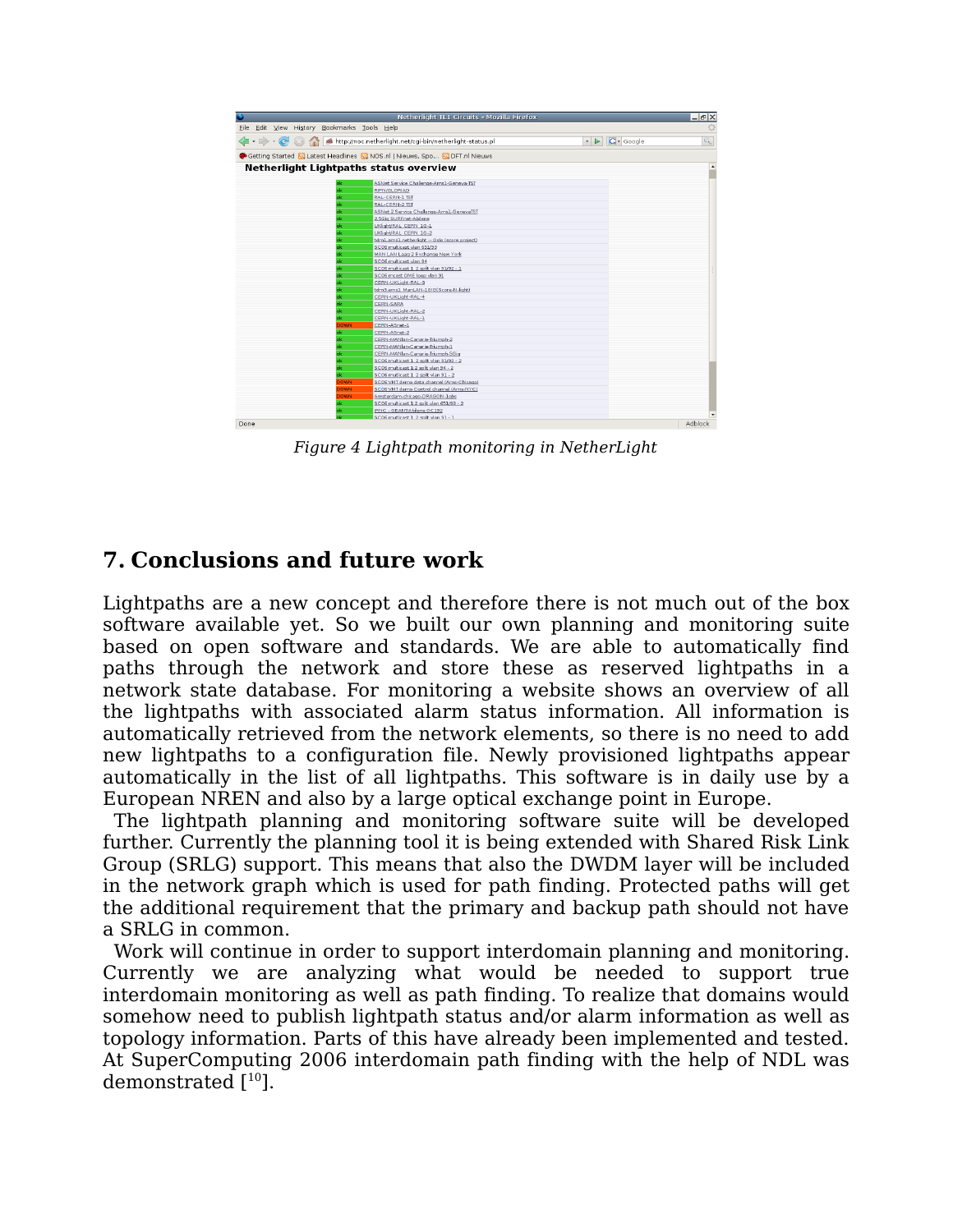The visualisation of lightpaths will also be enhanced in future versions. Especially visualizing complex graphs, both intra and interdomain as well as different protection schemes will need to be supported.

# **8. References**